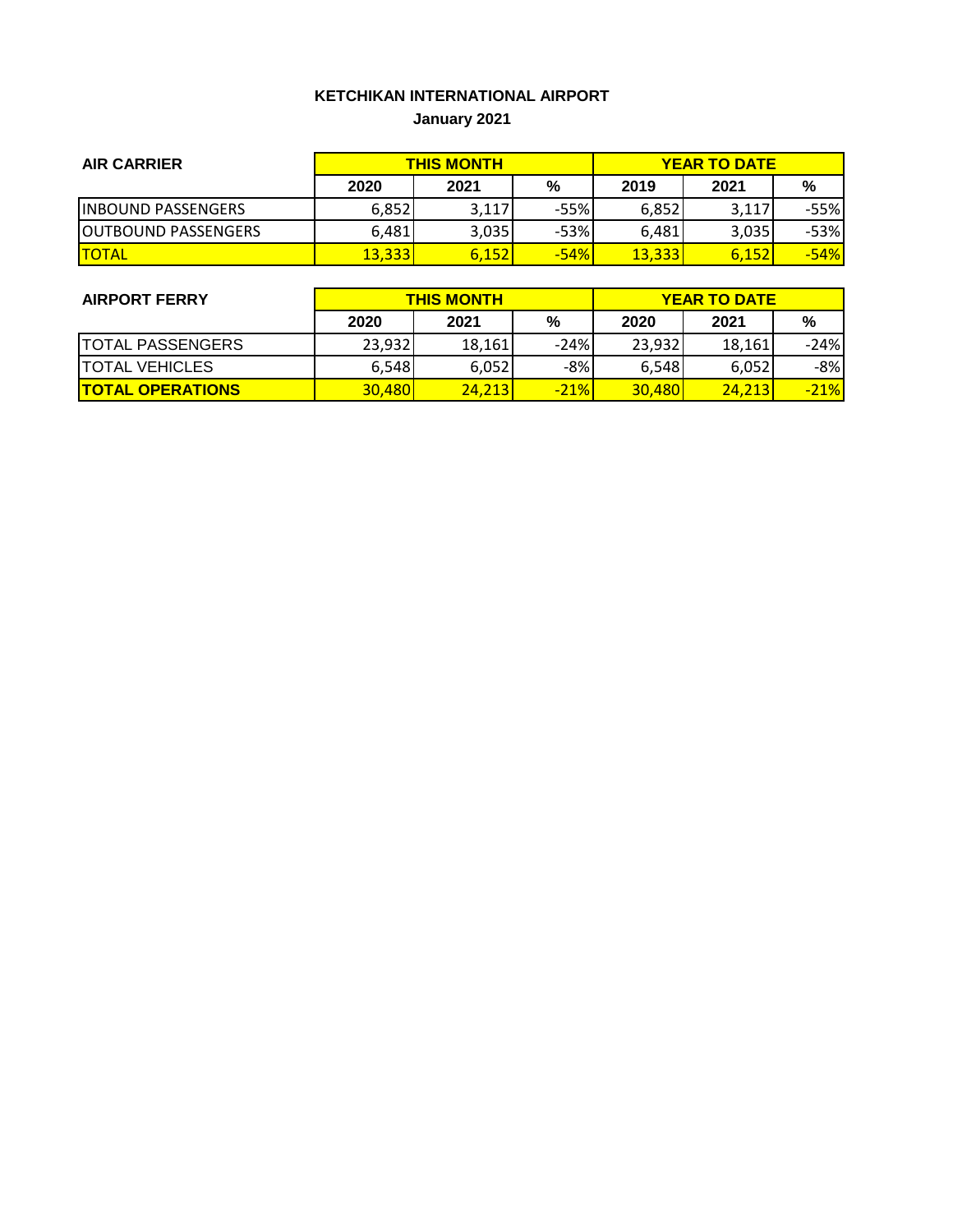# **KETCHIKAN INTERNATIONAL AIRPORT February 2021**

| <b>AIR CARRIER</b>         | <b>THIS MONTH</b> |       |        | <b>YEAR TO DATE</b> |        |        |
|----------------------------|-------------------|-------|--------|---------------------|--------|--------|
|                            | 2020              | 2021  | %      | 2020                | 2021   | %      |
| <b>IINBOUND PASSENGERS</b> | 6,490             | 2,948 | $-55%$ | 13,342              | 6.065  | -55%   |
| <b>OUTBOUND PASSENGERS</b> | 6,432             | 3,029 | $-53%$ | 12.913              | 6.064  | $-53%$ |
| <b>TOTAL</b>               | 12,922            | 5,977 | $-54%$ | 26.255              | 12,129 | $-54%$ |

| <b>AIRPORT FERRY</b>    | <b>THIS MONTH</b> |        |        | <b>YEAR TO DATE</b> |        |        |  |
|-------------------------|-------------------|--------|--------|---------------------|--------|--------|--|
|                         | 2020              | 2021   | %      | 2020                | 2021   | %      |  |
| <b>TOTAL PASSENGERS</b> | 22,519            | 16,322 | $-28%$ | 46.451              | 34,483 | $-26%$ |  |
| <b>TOTAL VEHICLES</b>   | 6,336             | 5,376  | $-15%$ | 12,884              | 11,428 | $-11%$ |  |
| <b>TOTAL OPERATIONS</b> | <b>28,855</b>     | 21,698 | $-25%$ | <b>59,335</b>       | 45.911 | $-23%$ |  |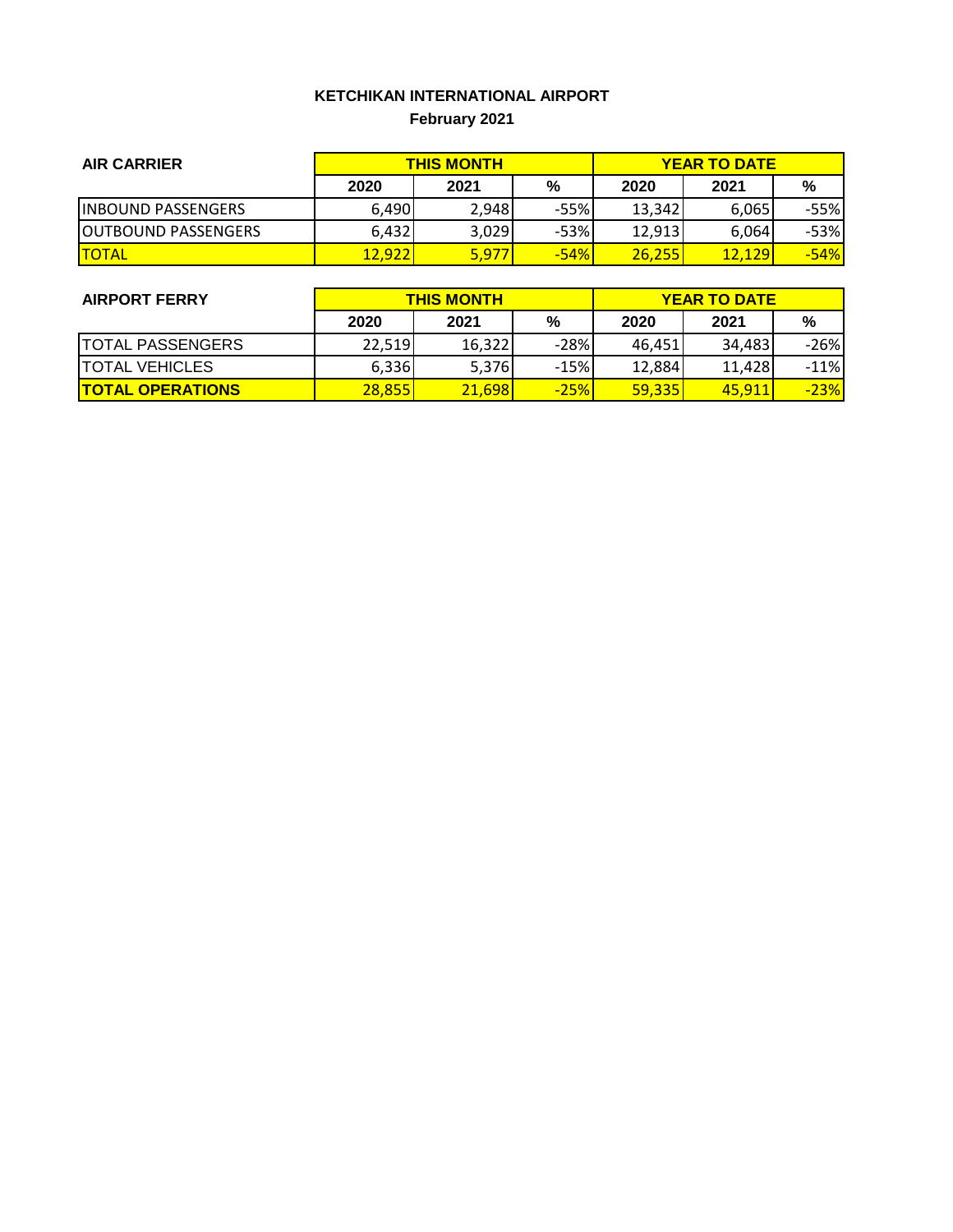#### **KETCHIKAN INTERNATIONAL AIRPORT March 2021**

| <b>AIR CARRIER</b>          | <b>THIS MONTH</b> |       |        | <b>YEAR TO DATE</b> |        |        |
|-----------------------------|-------------------|-------|--------|---------------------|--------|--------|
|                             | 2020              | 2021  | %      | 2020                | 2021   | %      |
| <b>IINBOUND PASSENGERS</b>  | 5,443             | 4,651 | $-15%$ | 18,785              | 10,716 | -43%   |
| <b>JOUTBOUND PASSENGERS</b> | 4.431             | 4,598 | 4%     | 17,344              | 10.662 | $-39%$ |
| <b>ITOTAL</b>               | 9,874             | 9,249 | $-6%$  | <b>36.129</b>       | 21,378 | $-41%$ |

| <b>AIRPORT FERRY</b>    | <b>THIS MONTH</b> |        |            | <b>YEAR TO DATE</b> |        |        |  |
|-------------------------|-------------------|--------|------------|---------------------|--------|--------|--|
|                         | 2020              | 2021   | %          | 2020                | 2021   | %      |  |
| <b>TOTAL PASSENGERS</b> | 18,914            | 21,504 | 14%        | 65,365              | 55.987 | $-14%$ |  |
| <b>TOTAL VEHICLES</b>   | 5,602             | 7,042  | 26%        | 18,486              | 18,470 | 0%     |  |
| <b>TOTAL OPERATIONS</b> | 24,516            | 28,546 | <b>16%</b> | 83,851              | 74.457 | $-11%$ |  |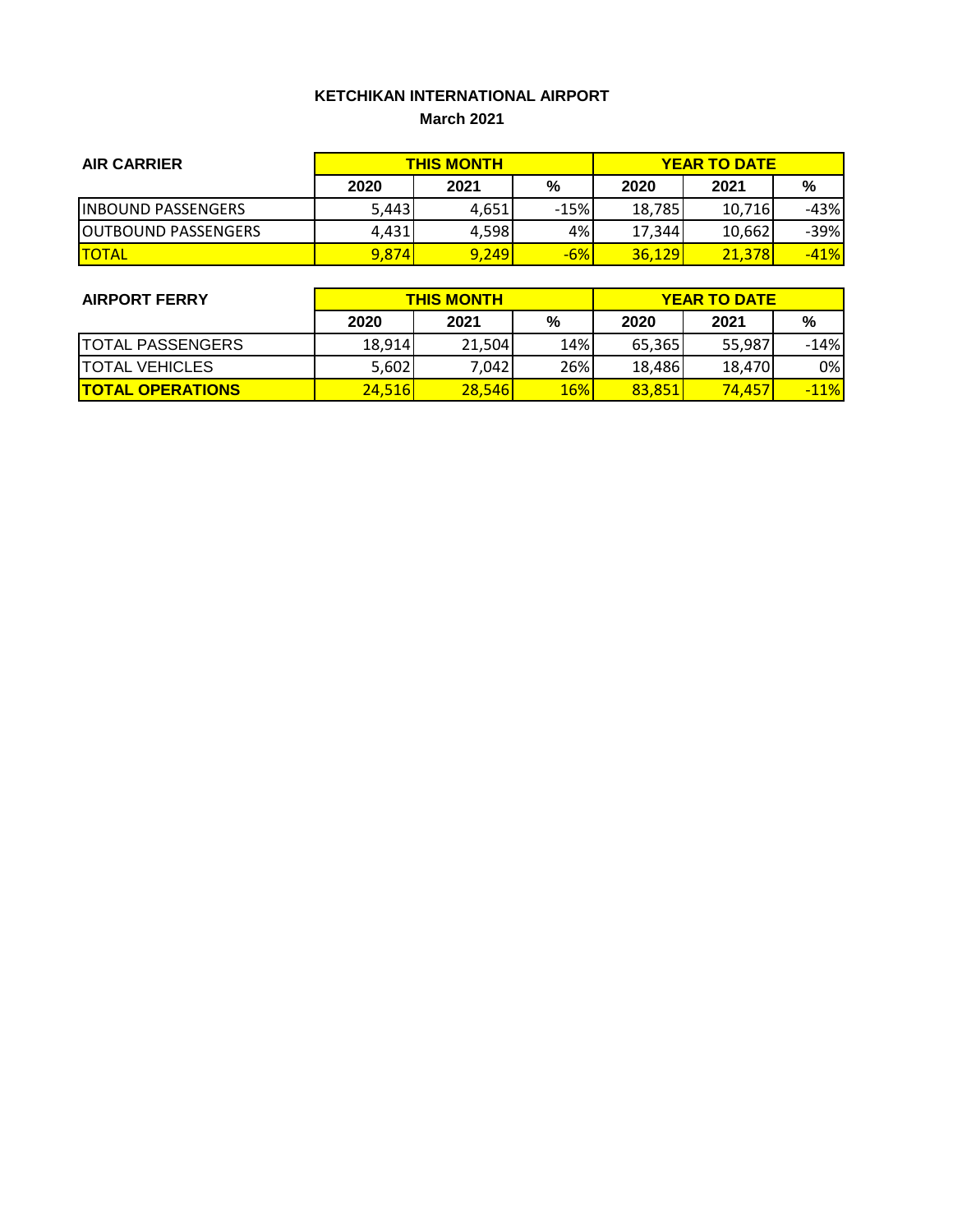# **KETCHIKAN INTERNATIONAL AIRPORT April 2021**

| <b>AIR CARRIER</b>          |       | <b>THIS MONTH</b> | <b>YEAR TO DATE</b> |        |               |        |
|-----------------------------|-------|-------------------|---------------------|--------|---------------|--------|
|                             | 2020  | 2021              | %                   | 2020   | 2021          | %      |
| <b>INBOUND PASSENGERS</b>   | 694   | 5,430             | 682%                | 19.479 | 16.146        | $-17%$ |
| <b>JOUTBOUND PASSENGERS</b> | 565l  | 5,261             | 831%                | 17,909 | 15,923        | $-11%$ |
| <b>TOTAL</b>                | 1,259 | 10,691            | <mark>749%</mark>   | 37,388 | <b>32,069</b> | $-14%$ |

| <b>AIRPORT FERRY</b>    |               | <b>THIS MONTH</b> | <b>YEAR TO DATE</b> |        |          |            |
|-------------------------|---------------|-------------------|---------------------|--------|----------|------------|
|                         | 2020          | 2021              | %                   | 2020   | 2021     | %          |
| <b>TOTAL PASSENGERS</b> | 9,167         | 23,640            | 158%                | 74,532 | 79,627   | 7%         |
| <b>TOTAL VEHICLES</b>   | 3,692         | 8,008             | 117%                | 22.178 | 26,478   | 19%        |
| <b>TOTAL OPERATIONS</b> | <u>12,859</u> | 31,648            | <b>146%</b>         | 96,710 | 106, 105 | <b>10%</b> |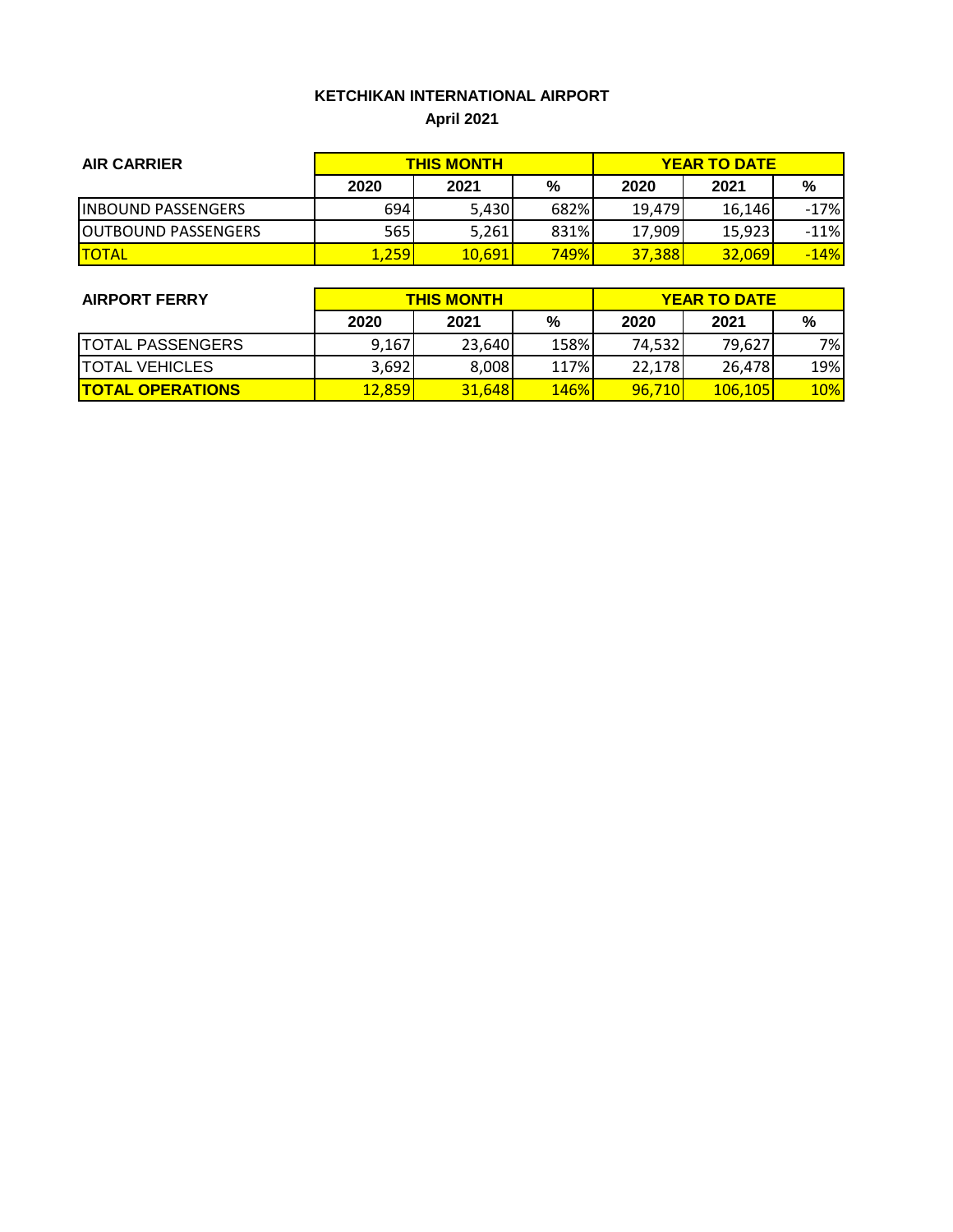#### **KETCHIKAN INTERNATIONAL AIRPORT MAY 2021**

| <b>AIR CARRIER</b>          | <b>THIS MONTH</b> |        |      | <b>YEAR TO DATE</b> |        |            |
|-----------------------------|-------------------|--------|------|---------------------|--------|------------|
|                             | 2020              | 2021   | %    | 2020                | 2021   | %          |
| <b>INBOUND PASSENGERS</b>   | 1,731             | 7.789  | 350% | 21,210              | 23.935 | 13%        |
| <b>JOUTBOUND PASSENGERS</b> | 1,417             | 6,836  | 382% | 19,326              | 22.759 | 18%        |
| <b>ITOTAL</b>               | 3,148             | 14,625 | 365% | 40,536              | 46,694 | <b>15%</b> |

| <b>AIRPORT FERRY</b>    | <b>THIS MONTH</b> |        |             | <b>YEAR TO DATE</b> |         |     |  |
|-------------------------|-------------------|--------|-------------|---------------------|---------|-----|--|
|                         | 2020              | 2021   | %           | 2020                | 2021    | %   |  |
| <b>TOTAL PASSENGERS</b> | 12,834            | 26,709 | 108%        | 87,366              | 106,336 | 22% |  |
| <b>TOTAL VEHICLES</b>   | 4,577             | 9,142  | 100%        | 26,755              | 35,620  | 33% |  |
| <b>TOTAL OPERATIONS</b> | <u>17,411</u>     | 35,851 | <b>106%</b> | 114.121             | 141,956 | 24% |  |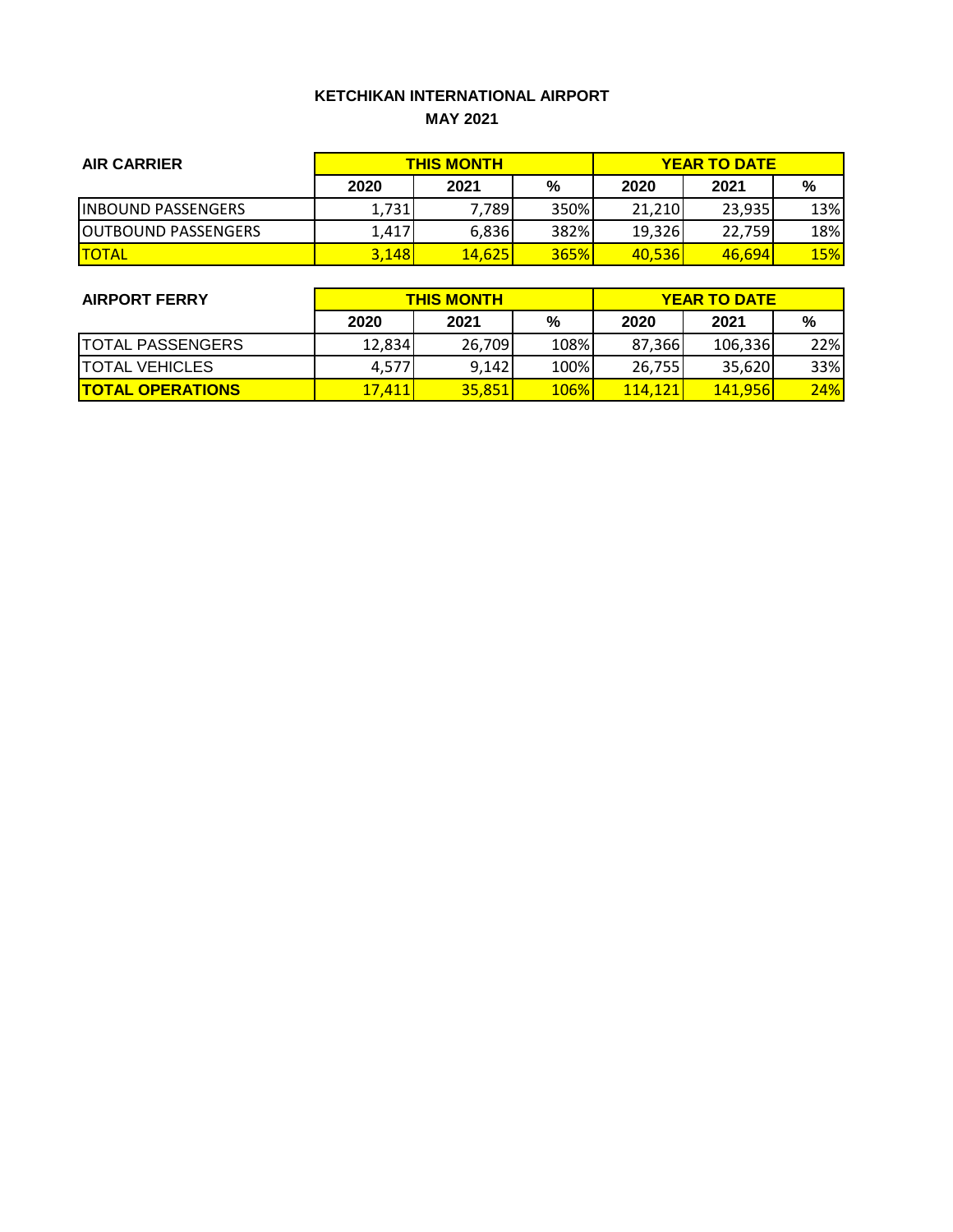# **KETCHIKAN INTERNATIONAL AIRPORT**

**June 2021**

| <b>AIR CARRIER</b>         | <b>THIS MONTH</b> |        |             | <b>YEAR TO DATE</b> |                |     |
|----------------------------|-------------------|--------|-------------|---------------------|----------------|-----|
|                            | 2020              | 2021   | %           | 2020                | 2021           | %   |
| <b>INBOUND PASSENGERS</b>  | 5,397             | 14.857 | 175%        | 26,607              | 38,792         | 46% |
| <b>OUTBOUND PASSENGERS</b> | 3,986             | 12,848 | 222%        | 23,312              | 35.607         | 53% |
| <b>TOTAL</b>               | 9,383             | 27,705 | <b>195%</b> | <b>49.919</b>       | <b>74,3991</b> | 49% |

| <b>AIRPORT FERRY</b>    | <b>THIS MONTH</b> |        |     | <b>YEAR TO DATE</b> |                 |     |  |
|-------------------------|-------------------|--------|-----|---------------------|-----------------|-----|--|
|                         | 2020              | 2021   | %   | 2020                | 2021            | %   |  |
| <b>TOTAL PASSENGERS</b> | 22,678            | 41,861 | 85% | 110,044             | 148.197         | 35% |  |
| <b>TOTAL VEHICLES</b>   | 6.756             | 11,596 | 72% | 33,511              | 47.216          | 41% |  |
| <b>TOTAL OPERATIONS</b> | 29,434            | 53,457 | 82% | <b>143,555</b>      | <b>195.4131</b> | 36% |  |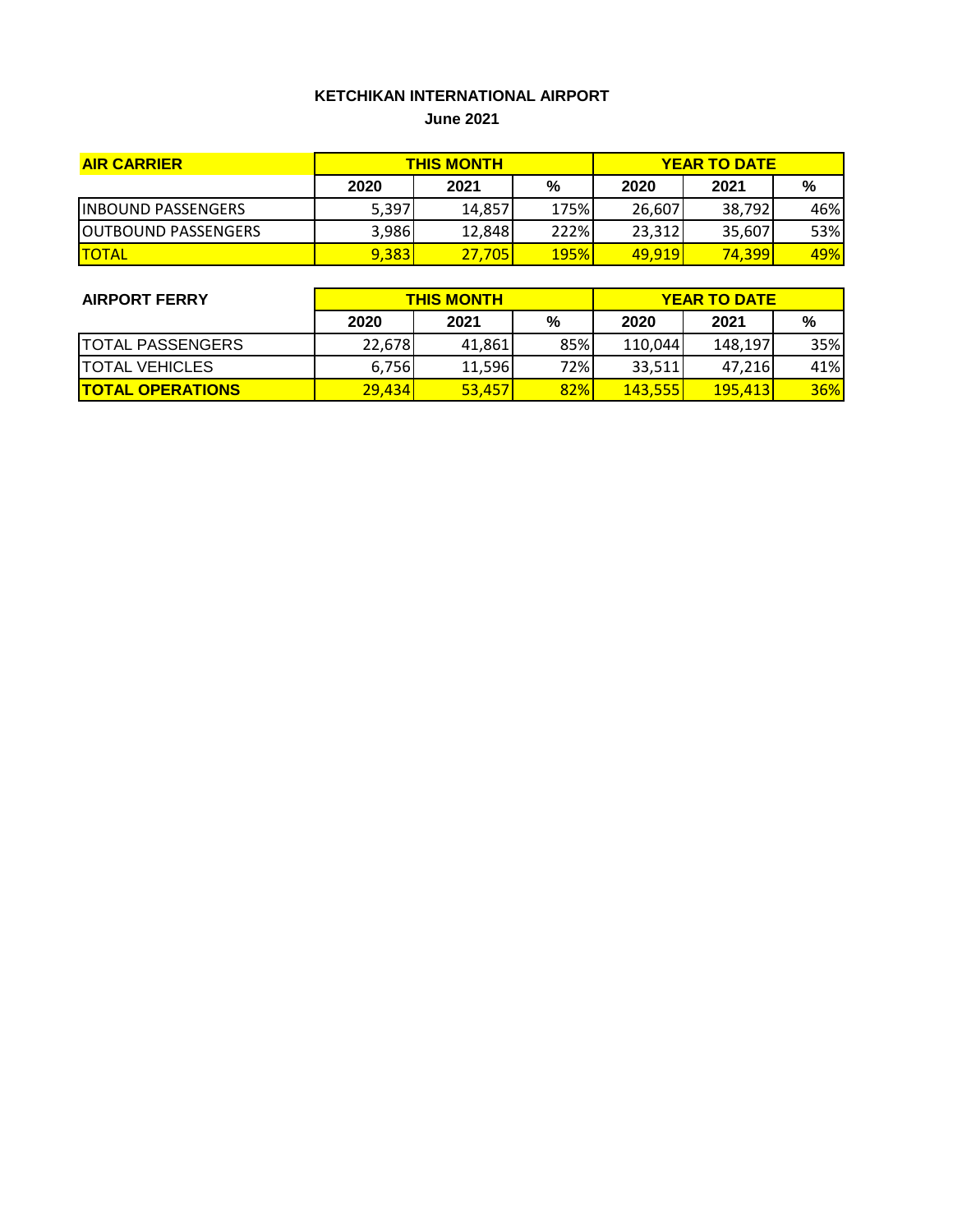## **KETCHIKAN INTERNATIONAL AIRPORT July 2021**

| <b>AIR CARRIER</b>         | <b>THIS MONTH</b> |        |             | <b>YEAR TO DATE</b> |         |            |
|----------------------------|-------------------|--------|-------------|---------------------|---------|------------|
|                            | 2020              | 2021   | %           | 2020                | 2021    | %          |
| <b>IINBOUND PASSENGERS</b> | 8,703             | 18,715 | 115%        | 35,310              | 57,507  | 63%        |
| <b>OUTBOUND PASSENGERS</b> | 7.9481            | 18,205 | 129%        | 31,260              | 53.812  | 72%        |
| <b>ITOTAL</b>              | 16,651            | 36.920 | <b>122%</b> | 66,570              | 111.319 | <b>67%</b> |

| <b>AIRPORT FERRY</b>    | <b>THIS MONTH</b> |        |     | <b>YEAR TO DATE</b> |         |     |
|-------------------------|-------------------|--------|-----|---------------------|---------|-----|
|                         | 2020              | 2021   | %   | 2020                | 2021    | %   |
| <b>TOTAL PASSENGERS</b> | 29,321            | 50,509 | 72% | 139,365             | 198,706 | 43% |
| <b>TOTAL VEHICLES</b>   | 8,056             | 12,509 | 55% | 41.567              | 59,725  | 44% |
| <b>TOTAL OPERATIONS</b> | 37,377            | 63.018 | 69% | <u>180,932</u>      | 258.431 | 43% |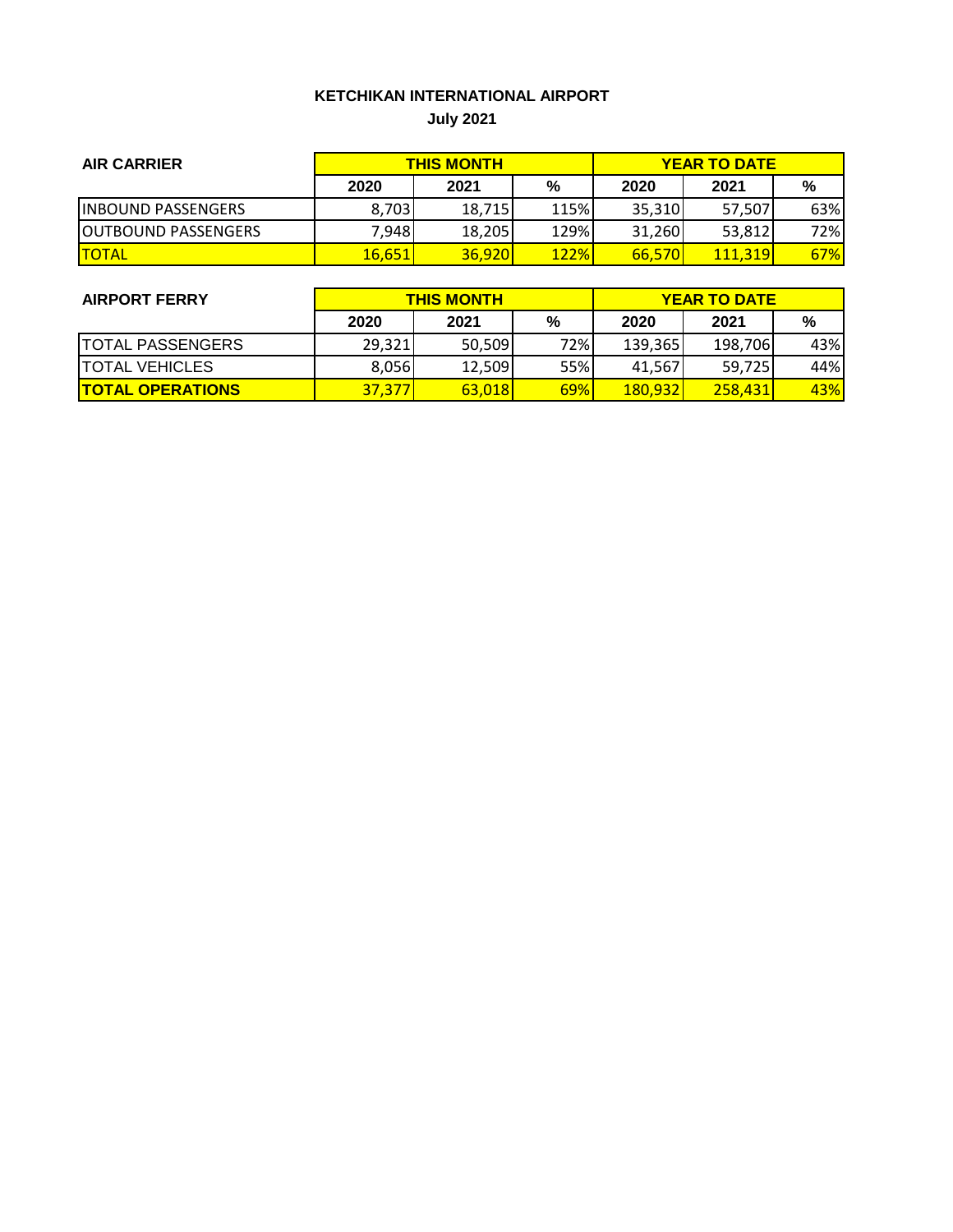## **KETCHIKAN INTERNATIONAL AIRPORT August 2021**

| <b>AIR CARRIER</b>          | <b>THIS MONTH</b> |        |             | <b>YEAR TO DATE</b> |                |            |
|-----------------------------|-------------------|--------|-------------|---------------------|----------------|------------|
|                             | 2020              | 2021   | %           | 2020                | 2021           | %          |
| <b>IINBOUND PASSENGERS</b>  | 7,715             | 17,102 | 122%        | 43,025              | 74.609         | 73%        |
| <b>JOUTBOUND PASSENGERS</b> | 8,865             | 16,641 | 88%         | 40,125              | 70.453         | 76%        |
| <b>TOTAL</b>                | 16,580            | 33,743 | <b>104%</b> | 83,150              | <b>145,062</b> | <b>74%</b> |

| <b>AIRPORT FERRY</b>    | <b>THIS MONTH</b> |        |     | <b>YEAR TO DATE</b> |         |     |  |
|-------------------------|-------------------|--------|-----|---------------------|---------|-----|--|
|                         | 2020              | 2021   | %   | 2020                | 2021    | %   |  |
| <b>TOTAL PASSENGERS</b> | 29,541            | 48,602 | 65% | 168,906             | 247,308 | 46% |  |
| <b>TOTAL VEHICLES</b>   | 8,594             | 13,343 | 55% | 50,161              | 73,068  | 46% |  |
| <b>TOTAL OPERATIONS</b> | <b>38.135</b>     | 61.945 | 62% | 219,067             | 320.376 | 46% |  |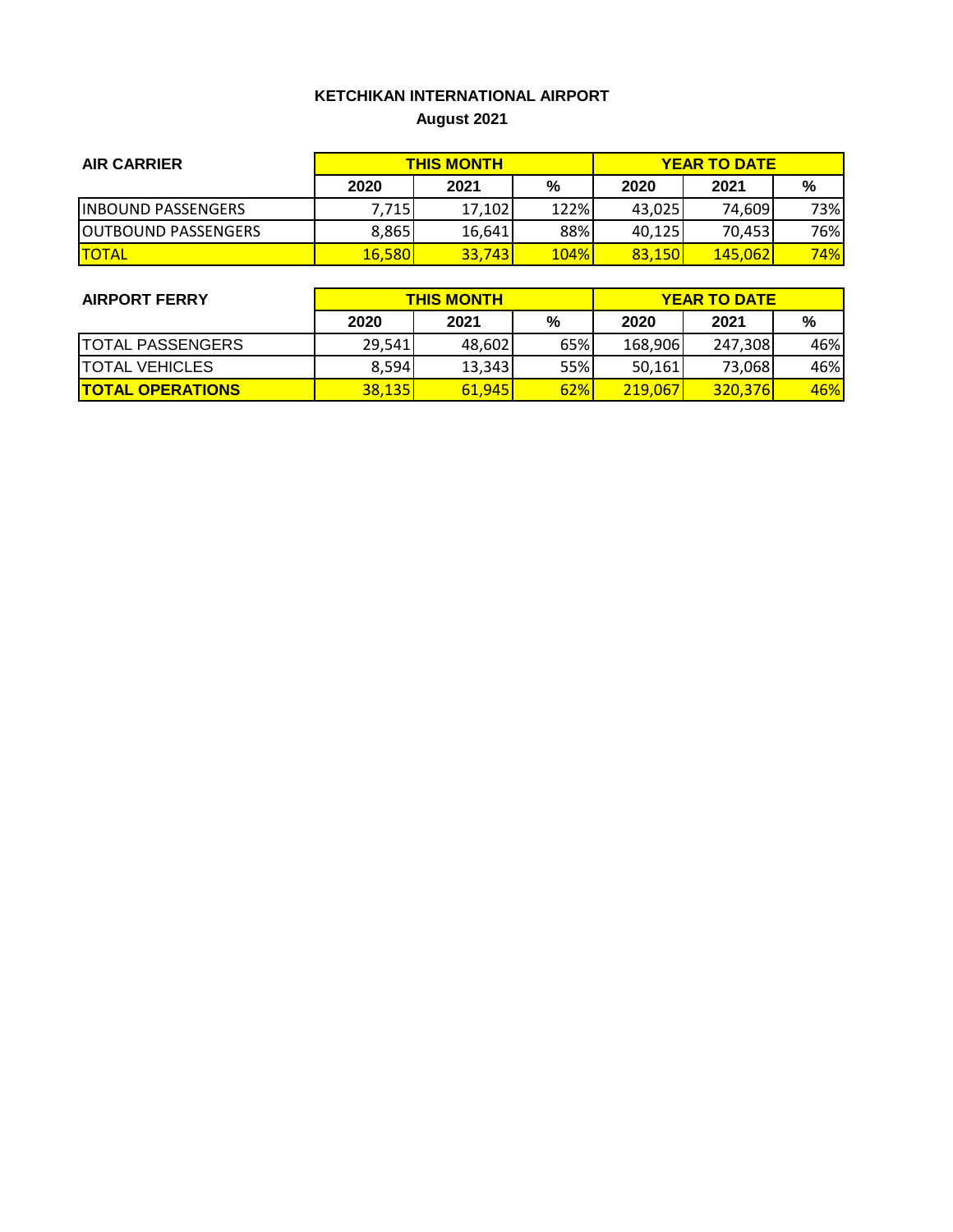# **KETCHIKAN INTERNATIONAL AIRPORT September 2021**

| <b>AIR CARRIER</b>         | <b>THIS MONTH</b> |        |     | <b>YEAR TO DATE</b> |         |     |
|----------------------------|-------------------|--------|-----|---------------------|---------|-----|
|                            | 2020              | 2021   | %   | 2020                | 2021    | %   |
| <b>IINBOUND PASSENGERS</b> | 5,224             | 9,832  | 88% | 48.249              | 84.441  | 75% |
| <b>OUTBOUND PASSENGERS</b> | 6,389             | 12,507 | 96% | 46.514              | 82.960  | 78% |
| <b>TOTAL</b>               | 11,613            | 22,339 | 92% | 94.763              | 167.401 | 77% |

| <b>AIRPORT FERRY</b>    | <b>THIS MONTH</b> |        |     | <b>YEAR TO DATE</b> |         |     |  |
|-------------------------|-------------------|--------|-----|---------------------|---------|-----|--|
|                         | 2020              | 2021   | %   | 2020                | 2021    | %   |  |
| <b>TOTAL PASSENGERS</b> | 24,541            | 36,765 | 50% | 193.447             | 284,073 | 47% |  |
| <b>TOTAL VEHICLES</b>   | 7,549             | 11,040 | 46% | 57,710              | 84,108  | 46% |  |
| <b>TOTAL OPERATIONS</b> | <b>32,090</b>     | 47,805 | 49% | 251.157             | 368.181 | 47% |  |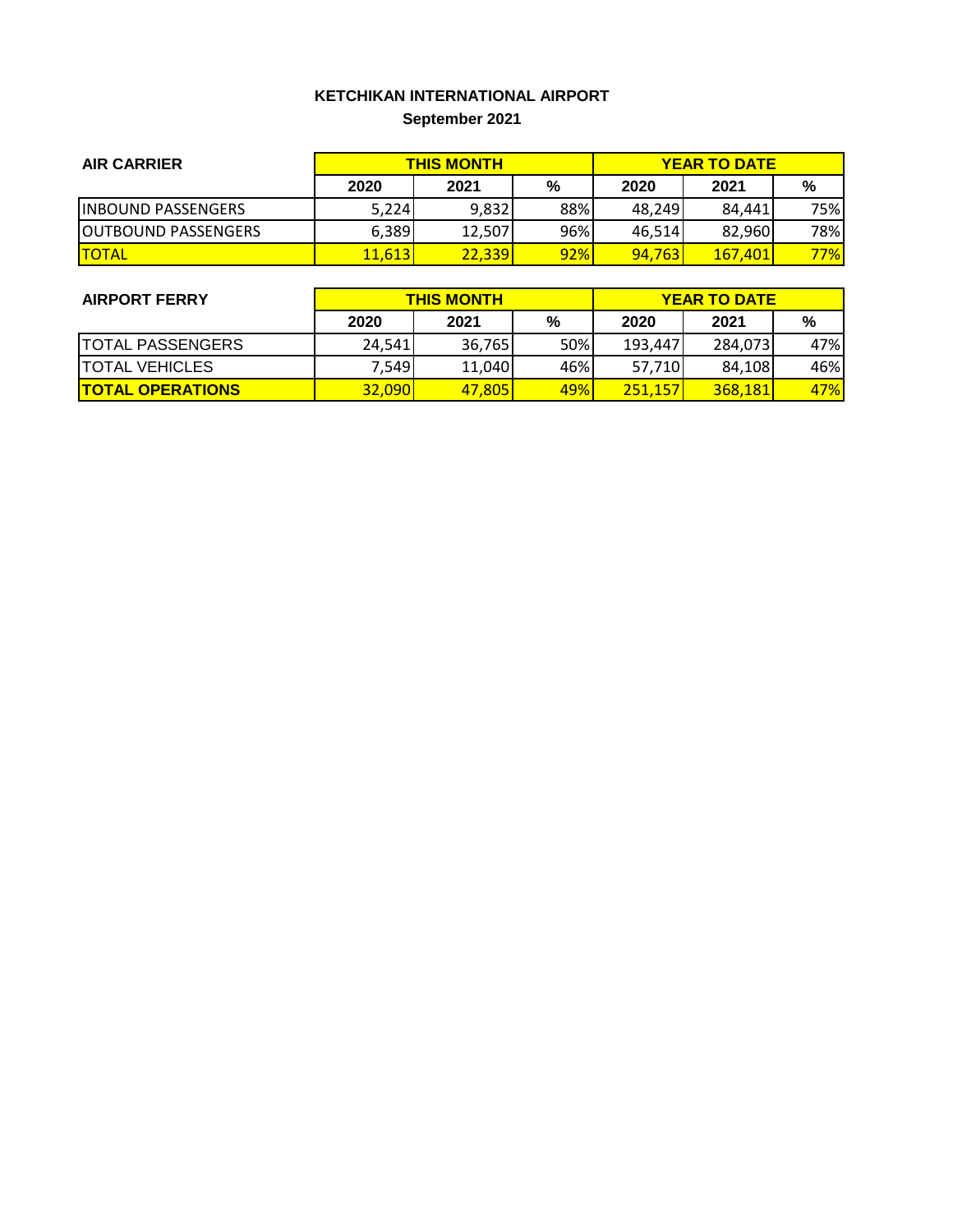#### **KETCHIKAN INTERNATIONAL AIRPORT October 2021**

| <b>AIR CARRIER</b>          | <b>THIS MONTH</b> |        |     | <b>YEAR TO DATE</b> |         |     |
|-----------------------------|-------------------|--------|-----|---------------------|---------|-----|
|                             | 2020              | 2021   | %   | 2020                | 2021    | %   |
| <b>IINBOUND PASSENGERS</b>  | 3,661             | 6,614  | 81% | 51,910              | 91.055  | 75% |
| <b>JOUTBOUND PASSENGERS</b> | 3.797             | 7,307  | 92% | 50,311              | 90.267  | 79% |
| <b>ITOTAL</b>               | 7.458l            | 13.921 | 87% | 102.221             | 181.322 | 77% |

| <b>AIRPORT FERRY</b>    | <b>THIS MONTH</b> |        |    | <b>YEAR TO DATE</b> |                |     |  |
|-------------------------|-------------------|--------|----|---------------------|----------------|-----|--|
|                         | 2020              | 2021   | %  | 2020                | 2021           | %   |  |
| <b>TOTAL PASSENGERS</b> | 20,443            | 22,046 | 8% | 213,890             | 306,119        | 43% |  |
| <b>TOTAL VEHICLES</b>   | 6,982             | 7,633  | 9% | 64,692              | 91.741         | 42% |  |
| <b>TOTAL OPERATIONS</b> | 27.425            | 29,679 | 8% | <b>278.5821</b>     | <b>397,860</b> | 43% |  |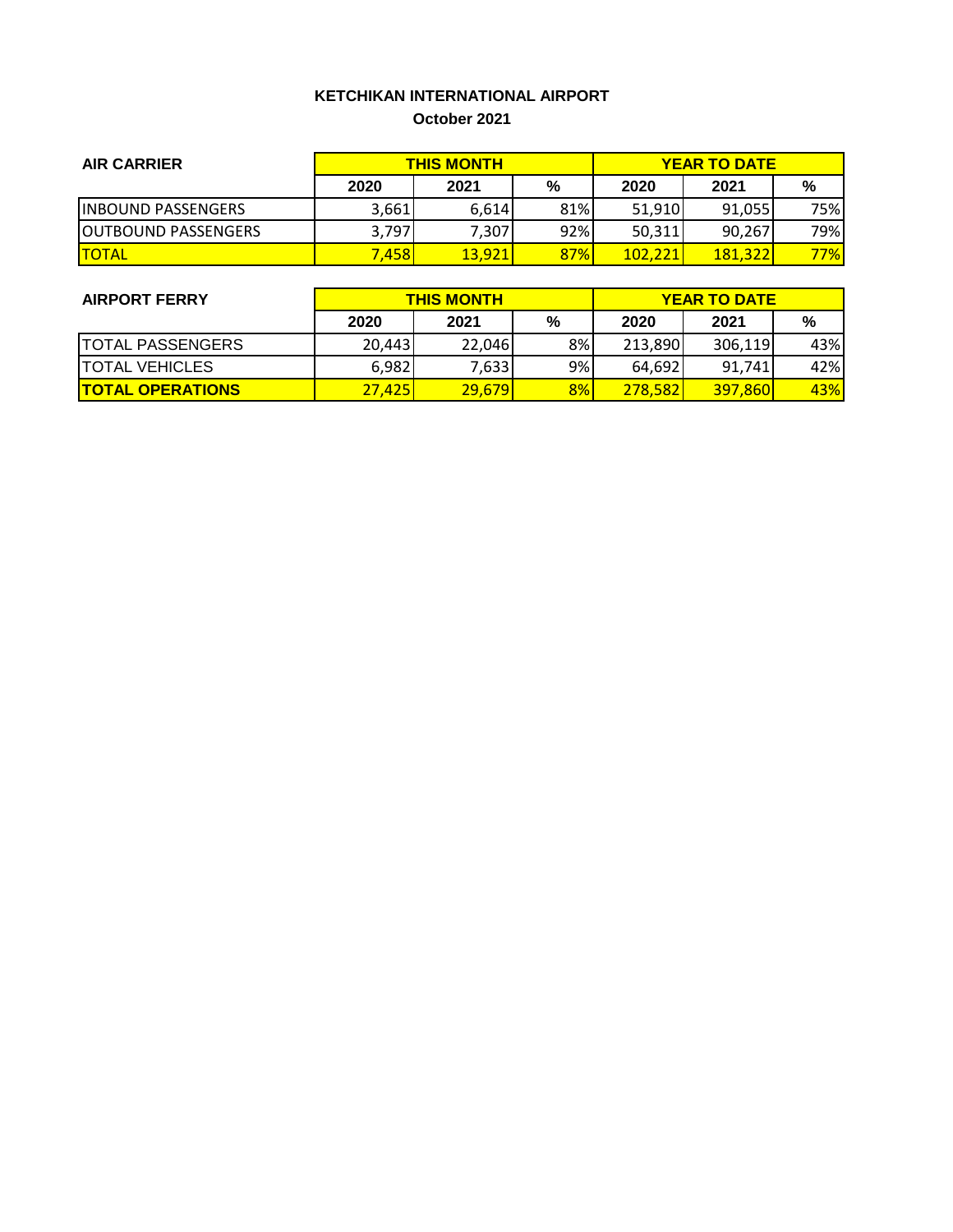#### **KETCHIKAN INTERNATIONAL AIRPORT November 2021**

| <b>AIR CARRIER</b>          | <b>THIS MONTH</b> |        |             | <b>YEAR TO DATE</b> |                |     |
|-----------------------------|-------------------|--------|-------------|---------------------|----------------|-----|
|                             | 2020              | 2021   | %           | 2020                | 2021           | %   |
| <b>IINBOUND PASSENGERS</b>  | 3,158             | 6,497  | 106%        | 55,068              | 97.5521        | 77% |
| <b>JOUTBOUND PASSENGERS</b> | 3,402             | 6,811  | 100%        | 53,713              | 97,078         | 81% |
| <b>TOTAL</b>                | 6,560             | 13,308 | <b>103%</b> | <b>108,781</b>      | <b>194,630</b> | 79% |

| <b>AIRPORT FERRY</b>    | <b>THIS MONTH</b> |        |            | <b>YEAR TO DATE</b> |         |     |  |
|-------------------------|-------------------|--------|------------|---------------------|---------|-----|--|
|                         | 2020              | 2021   | %          | 2020                | 2021    | %   |  |
| <b>TOTAL PASSENGERS</b> | 19,641            | 27.545 | 40%        | 233,531             | 333,664 | 43% |  |
| <b>TOTAL VEHICLES</b>   | 7,090             | 9,717  | 37%        | 71,782              | 101,458 | 41% |  |
| <b>TOTAL OPERATIONS</b> | 26,731            | 37,262 | <b>39%</b> | 305,313             | 435.122 | 43% |  |